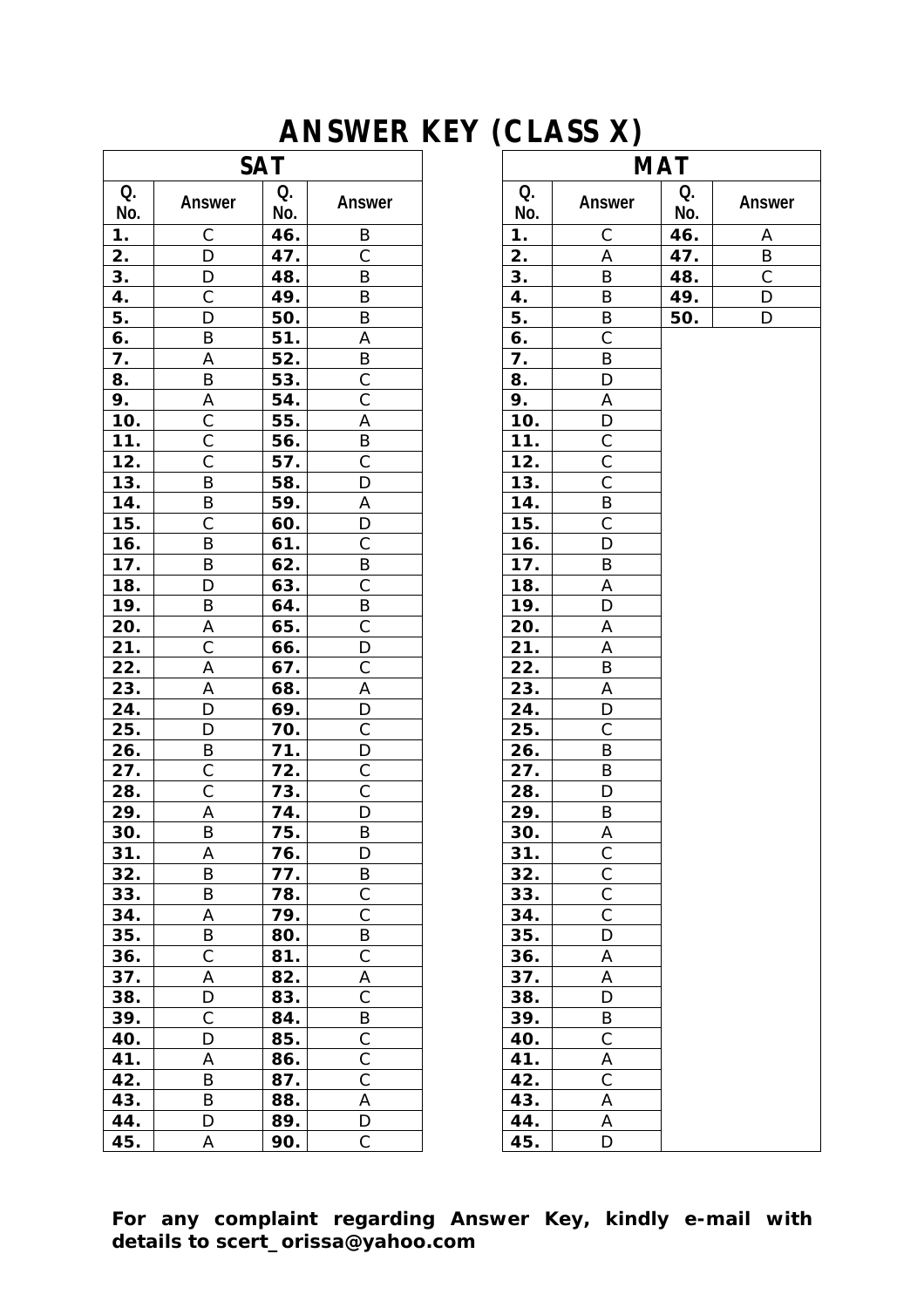## **ANSWER KEY (CLASS VIII)**

| <b>SAT</b>        |                    |            | <b>MAT</b>                  |                        |                   |            |                     |
|-------------------|--------------------|------------|-----------------------------|------------------------|-------------------|------------|---------------------|
| Q.<br>No.         | Answer             | Q.<br>No.  | Answer                      | Q.<br>No.              | <b>Answer</b>     | Q.<br>No.  | <b>Answer</b>       |
| 1.                | Α                  | 46.        | B                           | 1.                     | $\mathsf D$       | 46.        | $\mathsf C$         |
| 2.                | $\mathsf C$        | 47.        | D                           | 2.                     | B                 | 47.        | A                   |
| $\overline{3}$ .  | $\sf B$            | 48.        | $\sf B$                     | 3.                     | $\sf A$           | 48.        | $\mathsf D$         |
| 4.                | $\overline{C}$     | 49.        | $\sf B$                     | 4.                     | $\overline{C}$    | 49.        | $\mathsf A$         |
| 5.                | A                  | 50.        | $\mathsf C$                 | 5.                     | A                 | 50.        | $\mathsf C$         |
| 6.                | D                  | 51.        | B                           | 6.                     | D                 | 51.        | B                   |
| 7.                | A                  | 52.        | A                           | 7.                     | $\mathsf{C}$      | 52.        | B                   |
| 8.                | $\overline{C}$     | 53.        | A                           | 8.                     | B                 | 53.        | B                   |
| 9.                | $\mathsf A$        | 54.        | Α                           | 9.                     | $\mathsf D$       | 54.        | A                   |
| 10.               | D                  | 55.        | $\sf B$                     | 10.                    | $\mathsf D$       | 55.        | $\mathsf D$         |
| 11.               | D                  | 56.        | $\sf B$                     | 11.                    | A                 | 56.        | Α                   |
| 12.               | B                  | 57.        | $\mathsf C$                 | 12.                    | B                 | 57.        | $\overline{C}$      |
| 13.               | $\overline{C}$     | 58.        | D                           | 13.                    | A                 | 58.        | $\overline{C}$      |
| 14.               | $\sf B$            | 59.        | $\mathsf C$                 | 14.                    | $\mathsf{D}$      | 59.        | B                   |
| 15.               | B                  | 60.        | $\sf B$                     | 15.                    | $\mathsf C$       | 60.        | A                   |
| 16.               | $\mathsf C$        | 61.        | $\sf B$                     | 16.                    | B                 | 61.        | B                   |
| 17.               | D                  | 62.        | D                           | 17.                    | D                 | 62.        | $\overline{C}$      |
| 18.               | $\mathsf{C}$       | 63.        | $\mathsf C$                 | 18.                    | A                 | 63.        | D                   |
| 19.               | B                  | 64.        | B                           | 19.                    | $\mathsf{C}$      | 64.        | Α                   |
| 20.               | $\sf B$            | 65.        | $\mathsf{C}$                | 20.                    | D                 | 65.        | $\mathsf D$         |
| 21.               | D                  | 66.        | A                           | 21.                    | B                 | 66.        | A                   |
| 22.               | D                  | 67.        | A                           | 22.                    | $\mathsf C$       | 67.        | $\overline{C}$      |
| 23.               | $\sf B$            | 68.        | A                           | 23.                    | $\mathsf C$       | 68.        | $\mathsf D$         |
| 24.               | $\mathsf C$<br>D   | 69.        | $\mathsf D$<br>$\mathsf{C}$ | 24.                    | D                 | 69.        | $\sf B$             |
| 25.               | $\overline{C}$     | 70.        |                             | 25.                    | A<br>$\mathsf{C}$ | 70.        | A                   |
| <u>26.</u><br>27. | $\overline{C}$     | 71.<br>72. | $\mathsf A$<br>D            | <u>26.</u><br>$27_{.}$ | $\sf B$           | 71.<br>72. | A<br>$\overline{C}$ |
| 28.               | $\sf B$            | 73.        | D                           | 28.                    | D                 | 73.        | B                   |
| 29.               | $\sf B$            | 74.        | $\mathsf C$                 | 29.                    | $\mathsf C$       | 74.        | D                   |
| 30.               | D                  | 75.        | D                           | 30.                    | A                 | 75.        | $\overline{C}$      |
| 31.               | A                  | 76.        | С                           | 31.                    | B                 | 76.        | D                   |
| 32.               | B                  | 77.        | A                           | 32.                    | D                 | 77.        | A                   |
| 33.               | Α                  | 78.        | A                           | 33.                    | D                 | 78.        | B                   |
| 34.               | $\mathsf C$        | 79.        | D                           | 34.                    | B                 | 79.        | $\mathsf{C}$        |
| 35.               | D                  | 80.        | B                           | 35.                    | Α                 | 80.        | $\mathsf C$         |
| 36.               | $\overline{C}$     | 81.        | B                           | 36.                    | $\mathsf C$       | 81.        | Α                   |
| 37.               | А                  | 82.        | B                           | 37.                    | $\mathsf C$       | 82.        | B                   |
| 38.               | $\mathsf C$        | 83.        | A                           | 38.                    | $\mathsf C$       | 83.        | D                   |
| 39.               | $\overline{\rm C}$ | 84.        | D                           | 39.                    | $\mathsf D$       | 84.        | $\mathsf C$         |
| 40.               | $\mathsf C$        | 85.        | D                           | 40.                    | B                 | 85.        | $\mathsf C$         |
| 41.               | A                  | 86.        | B                           | 41.                    | $\sf B$           | 86.        | $\overline{C}$      |
| 42.               | Α                  | 87.        | $\mathsf C$                 | 42.                    | $\mathsf C$       | 87.        | D                   |
| 43.               | $\mathsf C$        | 88.        | B                           | 43.                    | D                 | 88.        | A                   |
| 44.               | B                  | 89.        | B                           | 44.                    | Α                 | 89.        | B                   |
| 45.               | D                  | 90.        | D                           | 45.                    | B                 | 90.        | D                   |

**For any complaint regarding Answer Key, kindly e-mail with details to scert\_orissa@yahoo.com**